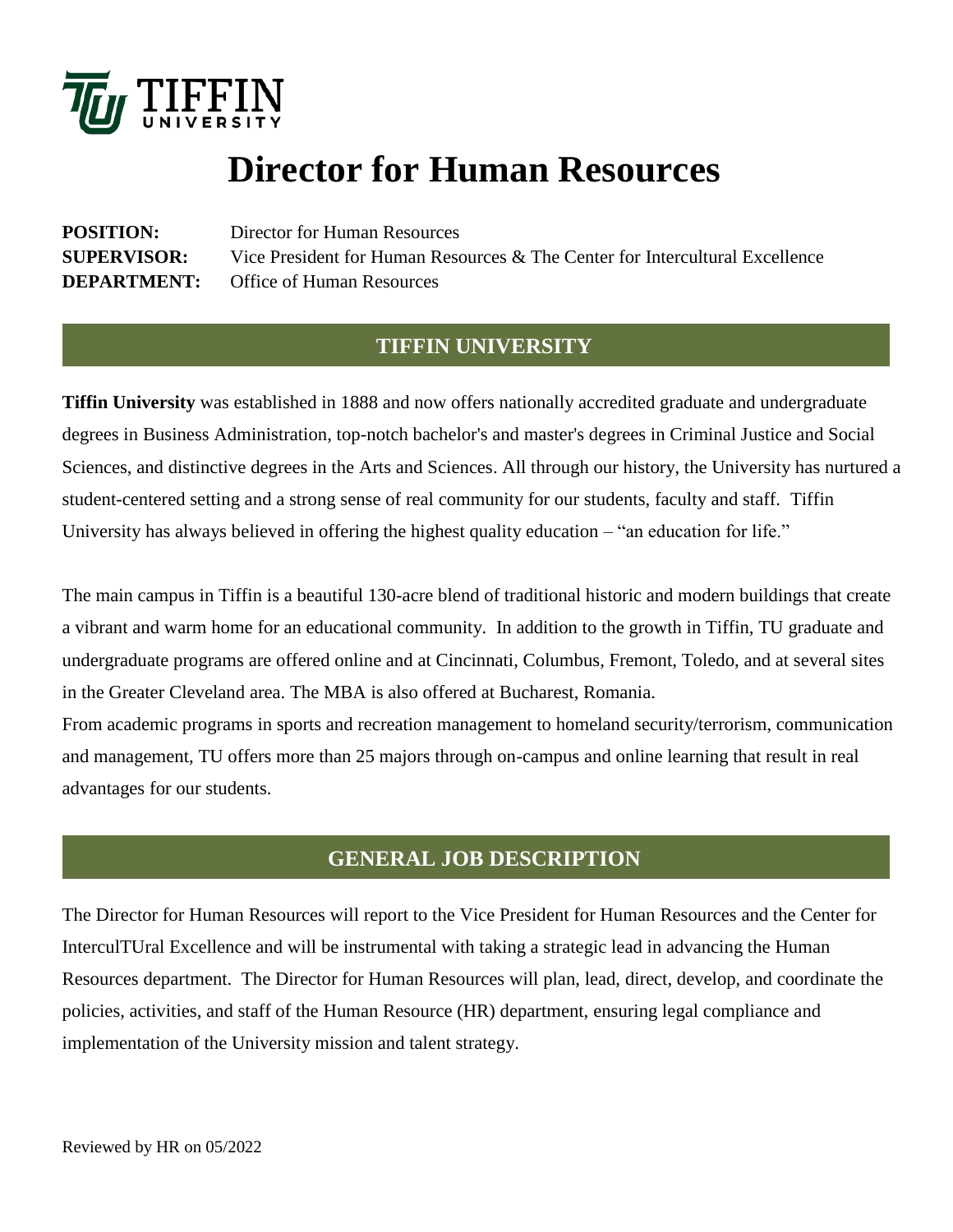

## **MAJOR DUTIES AND RESPONSIBILITES**

#### **Supervisory Responsibilities:**

- Recruits, interviews, hires, and trains new staff in the department.
- Oversees the daily workflow of the department.
- Provides constructive and timely performance evaluations.
- Handles discipline and termination of employees in accordance with University policy.

#### **Duties/Responsibilities:**

- Collaborates with senior leadership to understand the University's goals and strategy related to staffing, recruiting, and retention.
- Plans, leads, and develops, coordinates, and implements policies, processes, training, initiatives, and surveys to support the University's strategy, guiding principles and DEI goals.
- Administers or oversees the administration of human resource programs including, but not limited to, compensation, benefits, and leave; disciplinary matters; disputes and investigations; performance and talent management; employee recognition, and morale; health and safety; and training and development.
- Identifies staffing and recruiting needs; develops and executes best practices for hiring and talent management.
- Conducts research and analysis of trends including review of reports and HR metrics from the system (HRIS) or talent management system.
- Monitors and ensures the organizations compliance with federal, state, and local employment laws and regulations, and recommended best practices; reviews and modifies policies and practices to maintain compliance.
- Maintains knowledge of trends, best practices, regulatory changes, and new technologies in human resources, talent management, and employment law; applies this knowledge to communicate changes in policy, practice, and resources to upper management.
- Develops and implements departmental budget.
- Facilitates professional development, training, and certification activities for HR staff.
- Performs other duties as required.

#### **Required Skills/Abilities:**

Reviewed by HR on 05/2022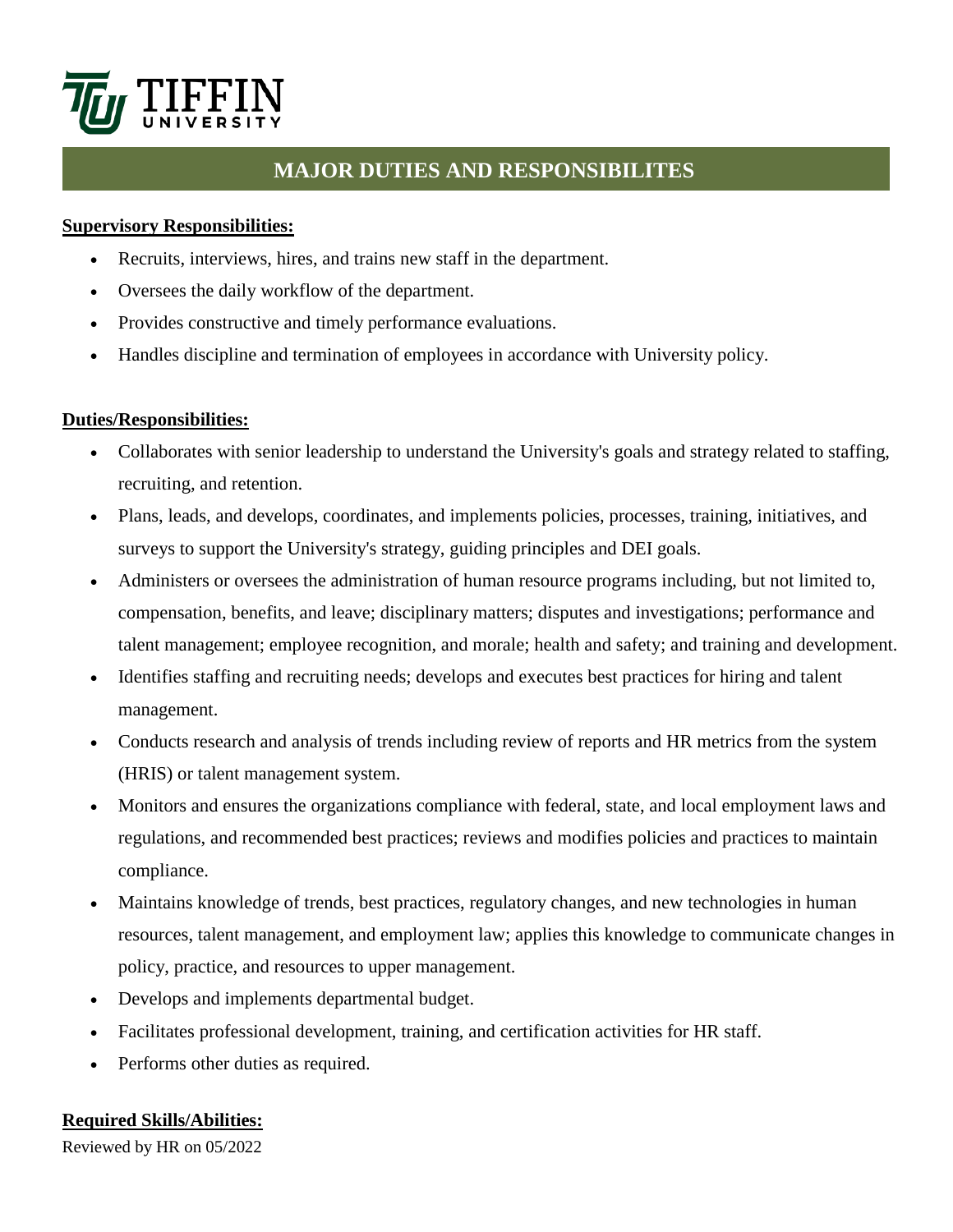

- Excellent verbal and written communication skills.
- Excellent interpersonal and negotiation skills.
- Excellent organizational skills and attention to detail.
- Excellent time management skills with a proven ability to meet deadlines.
- Strong analytical and problem-solving skills.
- Strong supervisory and leadership skills.
- Ability to adapt to the needs of the organization and employees.
- Ability to prioritize tasks and to delegate them when appropriate.
- Thorough knowledge of employment-related laws and regulations.
- Proficient with Microsoft Office Suite or related software.
- Proficiency with or the ability to quickly learn the organizations HRIS and talent management systems.

## **QUALIFICATIONS/SKILLS FOR THE JOB**

#### **Education and Experience:**

- Bachelor's degree in Human Resources, Business Administration, or related field required; Master's degree preferred.
- At least five years of human resource management experience required.
- SHRM-CP preferred.

#### **Physical Requirements:**

- Prolonged periods of sitting at a desk and working on a computer.
- Must be able to lift 15 pounds at times.

# **KEY COMPETENCIES**

| Interdependence: | Fosters collaboration                                                               |
|------------------|-------------------------------------------------------------------------------------|
| Communication:   | Strong decision making and communication skills                                     |
| Accountability:  | Formulates effective and progressive strategies aligned with University mission and |
| values           |                                                                                     |
| Respect:         | Creates an engaging, collaborative work environment by bringing diverse people and  |

Reviewed by HR on 05/2022